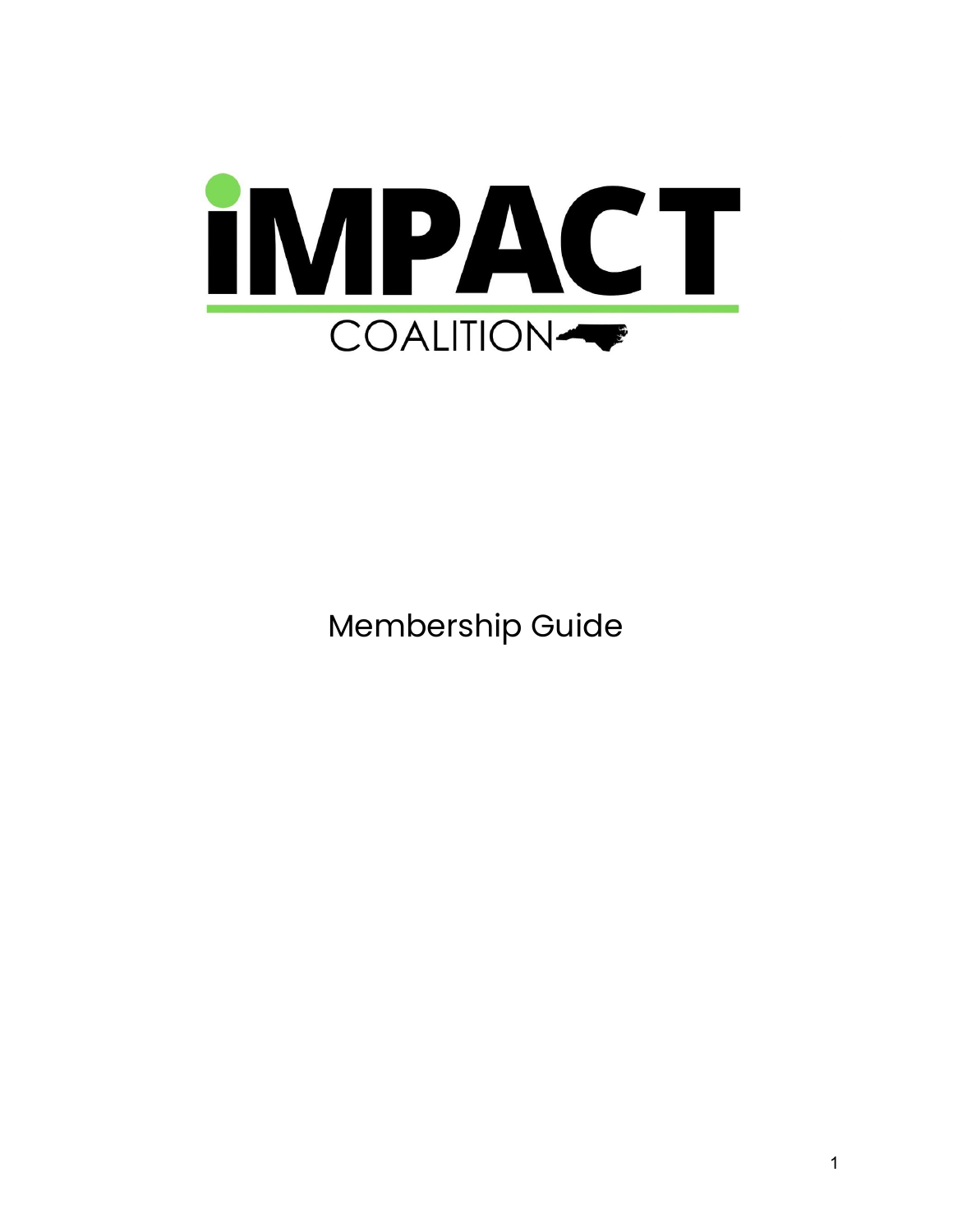

We're glad you've decided to join us!

In this guide you'll learn more about the Impact Coalition, its purpose, and partners. We encourage, nay, implore you to find your seat at the table and prepare to engage in meaningful dialogue and work.

Sincerely,

The Impact Coalition Steering Committee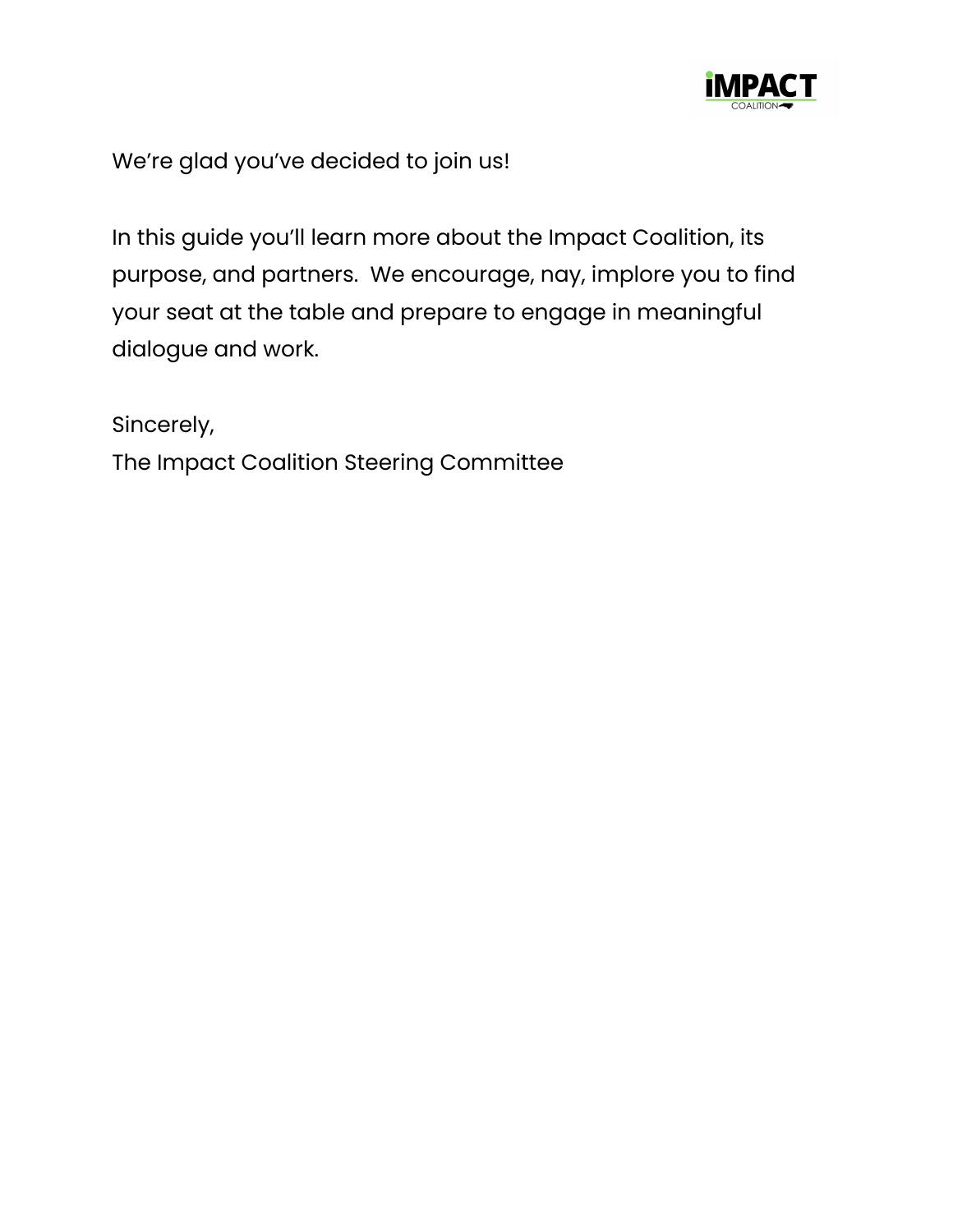

# **Guiding Values**

**Impact Coalition Vision:** To be a powerful, unified force in advocating on behalf of grassroots organizations by evoking a model that draws on the collective capacity of the North Carolina stakeholders to make the most impact.

**Impact Coalition Mission:** To prioritize partnerships, collaborations, and long term impact by thoughtfully influencing change in policy, systems, and institutions.

#### **What:**

- Inform state agenda
- Inform preemptive policy
- Advocate on behalf of community coalitions/collaboratives

*As a Coalition member, your first job is to be an advocate for our work; to become familiar with our goals and the reasons they were chosen. You are the face of our efforts. To the degree in which you're able, we will rely on you to carry out the goals, strategies, and initiatives of the Impact Coalition.*

**CADCA defines** a **coalition** as a "formal, voluntary arrangement for collaboration among groups or sectors of a community, in which each group retains its identity, but all agree to work together toward the common goal of a safe, healthy, and drug-free community."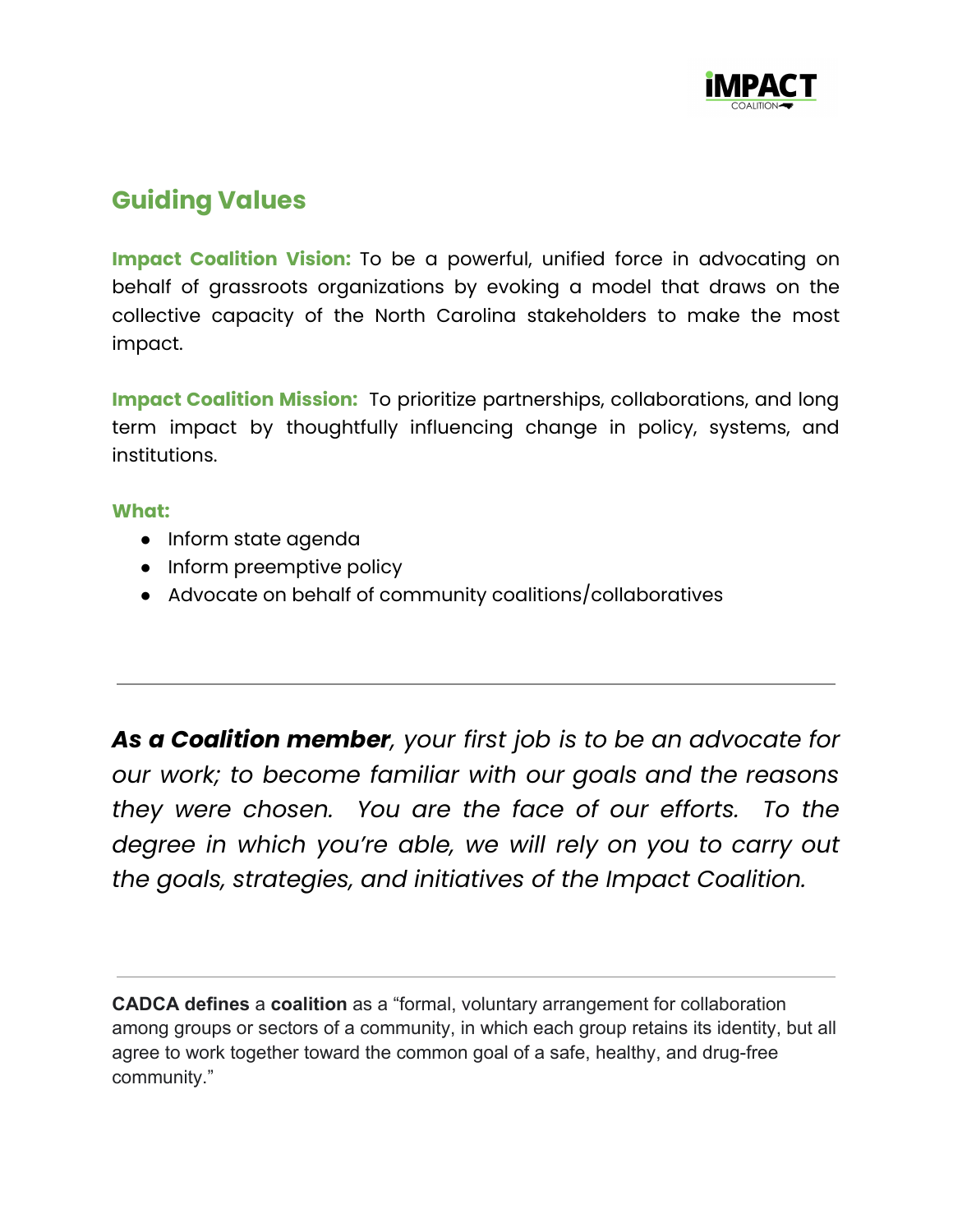

Membership in the Coalition may be granted to any individual, agency, or organization that supports the mission and purpose of the organization. The number of members shall not be restricted.

The Coalition shall, when at all possible, consist of membership representing, but not limited to, the following sectors of the community as well as any other community sector identified as pertinent:

- Youth
- Parents
- Business Community
- Media
- Schools
- Youth Serving Organizations
- Law Enforcement
- Religious or Fraternal Organizations
- Civic and Volunteer Groups
- Healthcare Professionals, including mental health and substance abuse
- State and local government agencies
- Other organizations involved in reducing substance abuse
- Recovery Community

## **Resignation.**

Any member may resign at any time for any reason. Resignation will be acknowledged upon receipt of written notification. Resignations should be submitted to info@impactcarolina.org.

## **Regular Meetings.**

The time and place of regular meetings of the members shall be established by the Steering Committee. Official business will include, but is not limited to, hearing committee reports, discussion of projects and goals, etc. The Chair of the Steering Committee shall preside at meetings of the full coalition. A